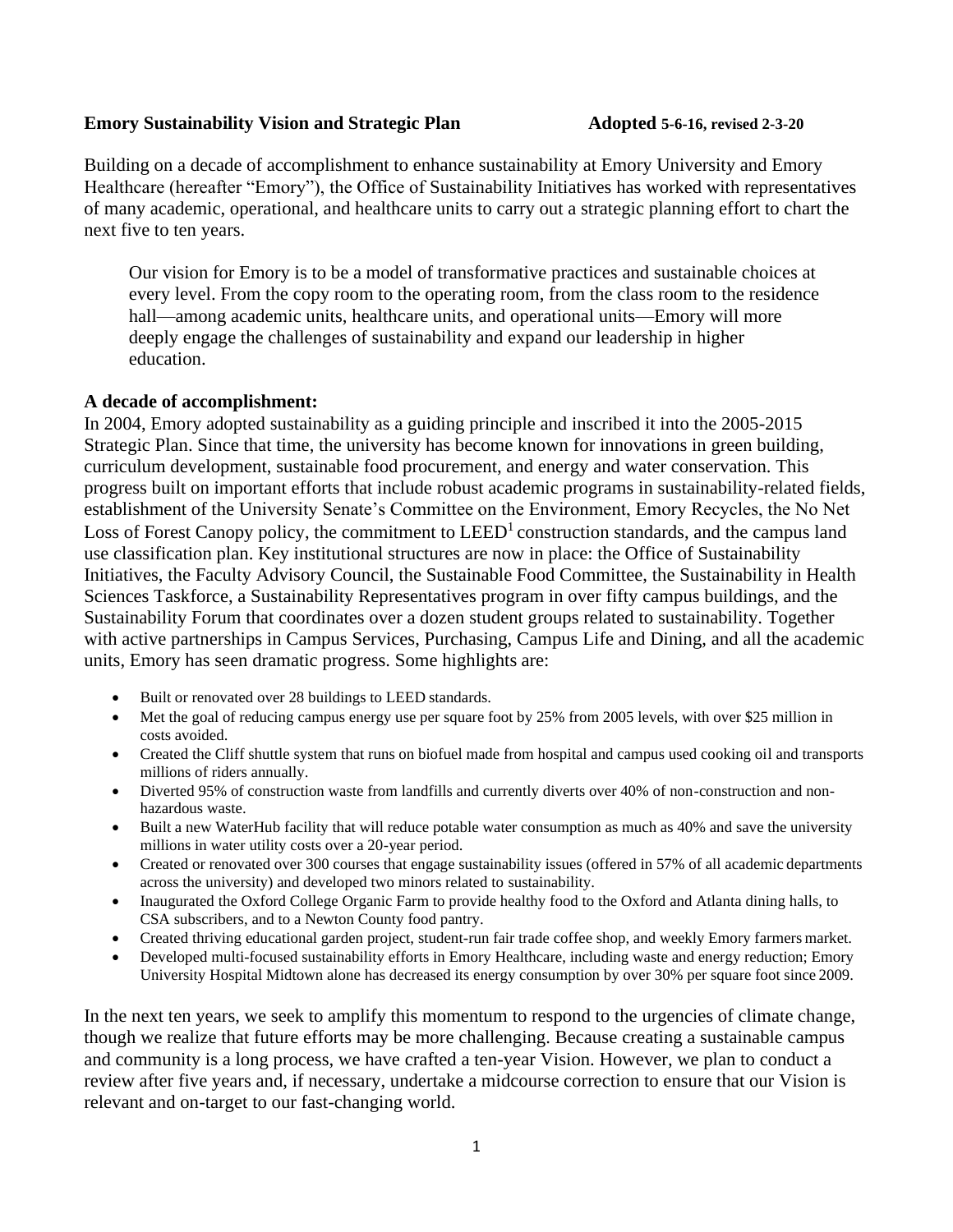**What is sustainability?** Sustainability is defined in Emory's 2005-2015 Strategic Plan as relating to quality of life: a community is sustainable if economic, social, and environmental systems provide a healthy, productive, and meaningful life for all community residents, present and future.<sup>2</sup> Sustainability supports and incorporates many aspects of Emory's mission—educational, healthcare, and operational. Sustainability provides a multi-disciplinary framework for broadening student and employee perspectives on the economic, social, and environmental factors shaping our lives and our world, our interdependence as a local and global community, and the impact of our actions on future generations. Pursuing sustainability allows Emory to more fully enact our principles and provide equitable opportunities for satisfying livelihoods and study through a safe, healthy, and high quality of life for current and future generations.

## **The Strategic Vision Process**

This strategic plan articulates a primary vision for the future, with four strategic action arenas. It includes guiding questions to stimulate further creativity towards sustainability efforts among all Emory units. The work outlined in this report enhances Emory's educational and healthcare missions, contributing to institutional vitality and longevity. Care and creativity will be necessary to accomplish these goals in ways synergistic with and supportive of other important university and healthcare goals.

The Visioning Committee was appointed by Provost Claire Sterk and Executive Vice President Mike Mandl in the fall of 2014. In committee discussions and an overnight retreat, it created a draft report, which was then disseminated widely in summer and fall, 2015. Through leadership meetings and a campus-wide community conversation—including an on-line invitation for group and individual feedback—208 suggested changes were received and most were integrated into this revised report. The consultations and survey revealed much sustainability-related change over the last decade and a shared ownership of these strategic goals. This report was submitted to and approved by senior administrators and the University Senate in 2015-6. We trust this vision and collaborative consultation process will guide our efforts through the next decade and inspire future generations to bold sustainability action.

### **Four strategic action arenas:**

- I. Support culture change among academic, healthcare, and operational units to carry forward courageous action on sustainability.
- II. Expand the network of sustainability champions to strengthen leadership at every level.
- III. Use Emory landscape, buildings, and operations to model sustainable choices.
- IV. Create strategic partnerships with local, national, and international institutions to build flourishing and resilient communities.

## **I. Support enterprise-wide culture change among academic, healthcare, and operational units to carry forward courageous action on sustainability.**

*Guiding questions: How can each group in the Emory community assess its contribution to Emory's sustainability commitments? How can the Emory healthcare network and every degree program and departmental culture encourage consideration of the full economic, environmental, public health, and other social costs of its decisions? How can our student groups, academic centers, business processes, and infrastructure of support adapt? How can we establish an environment in which sustainable choices are the default?*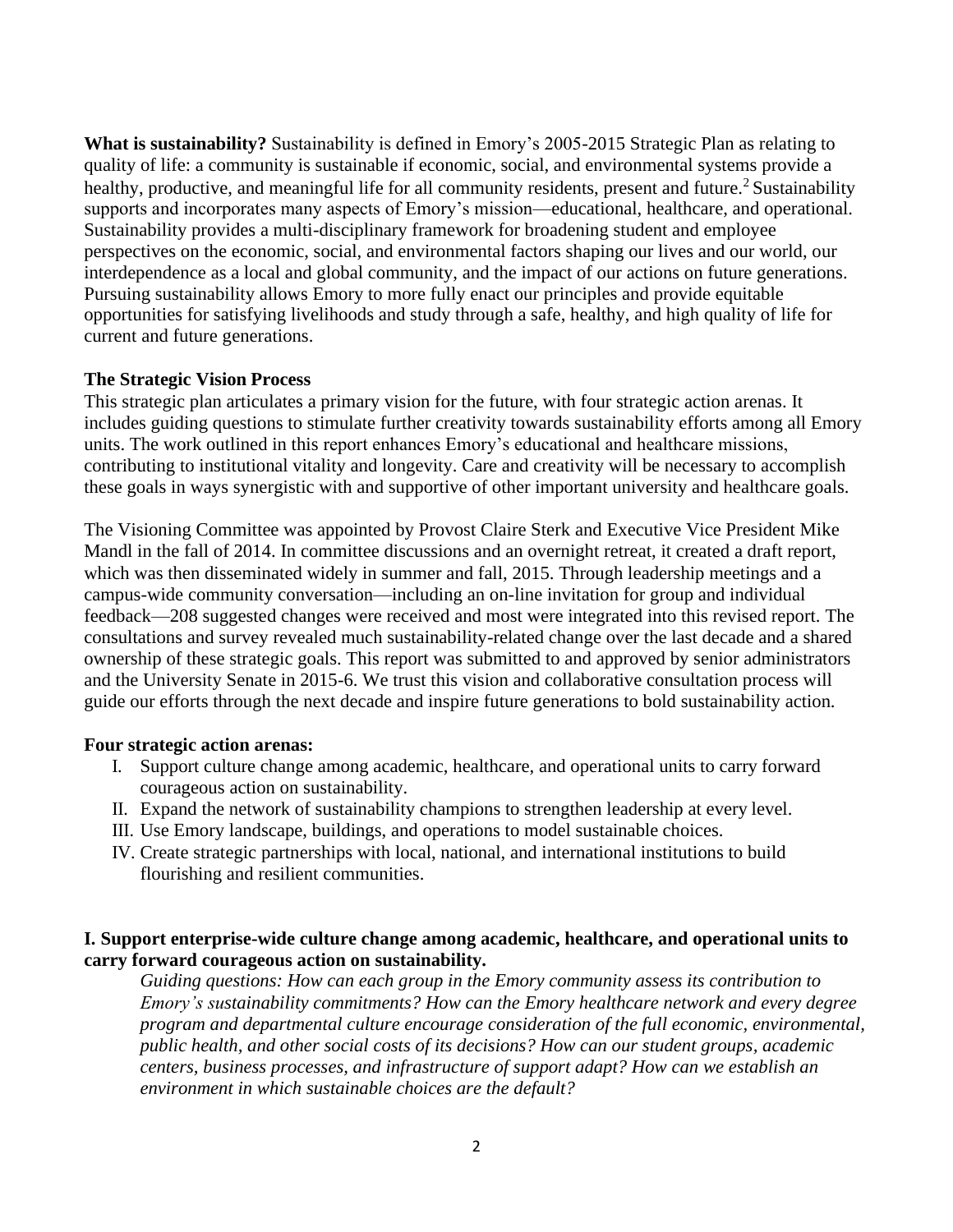# **Action commitments:**

a) Integrate sustainability into the visible culture of Emory:

- Incorporate sustainability into first impressions of Emory's campuses, clinics and hospitals, through the main Emory websites, campus tours, signage, and publications.
- In collaboration with administrative leaders and deans, ensure all new undergraduate, professional, and graduate students, as well as faculty, staff, and healthcare professionals, are welcomed into—and feel a personal stake in—Emory's sustainability commitments, through orientation activities that include the president's affirmation.

b) Align unit goals and standards with sustainability commitments:

- Integrate sustainability commitments into each unit's strategic plan, including Emory Healthcare and the next Emory Campaign.
- Incorporate sustainability criteria (full-cost accounting of economic, health, social, and environmental impacts) more fully into routine decision making and purchasing—whether in the classroom, hospital, lab, or office, in caregiving, dining, or events.
- Integrate sustainability into recruitment so that all prospective employees understand that sustainability commitments are expectations for every Emory community member.
- Revise job performance criteria in collaboration with existing employees and integrate sustainability commitments into evaluations.

# *II.* **Expand the network of sustainability champions to strengthen leadership at every level.**

*Guiding questions: How can we build expertise and share essential knowledge for sustainability? How can we coordinate existing efforts and stimulate new initiatives? How can Emory students, faculty, and staff incorporate sustainability into everyday life and take what is learned beyond the Emory environment? How can we strengthen both top down and bottom up support for culture and behavioral change and distribute sustainability leadership broadly?*

### **Action commitments:**

a) Expand support structures and strengthen organizational structures for champions:

- Strengthen faculty leadership through a rotating Faculty Fellows program with the support of each dean by 2020.
- Strengthen staff champions in collaboration with the Administrative Council by expanding the role of Sustainability Reps; provide improved communications channels and support.
- Create a program for student champions through collaboration with staff and faculty mentors and internships in Campus Services, Dining, Campus Life and other administrative units, with a focus on sustainability decision making, life skills, and leadership.
- Strengthen or create sustainability leadership positions throughout student government at both the undergraduate and graduate levels.
- Create a program of sustainability champions throughout Emory Healthcare by 2025.
- Expand sustainability literacy in all existing Leadership Academies and, as needed, develop a new Sustainability Leadership Academy.
- Develop sustainability learning outcomes for all staff and develop educational programs and assessment tools.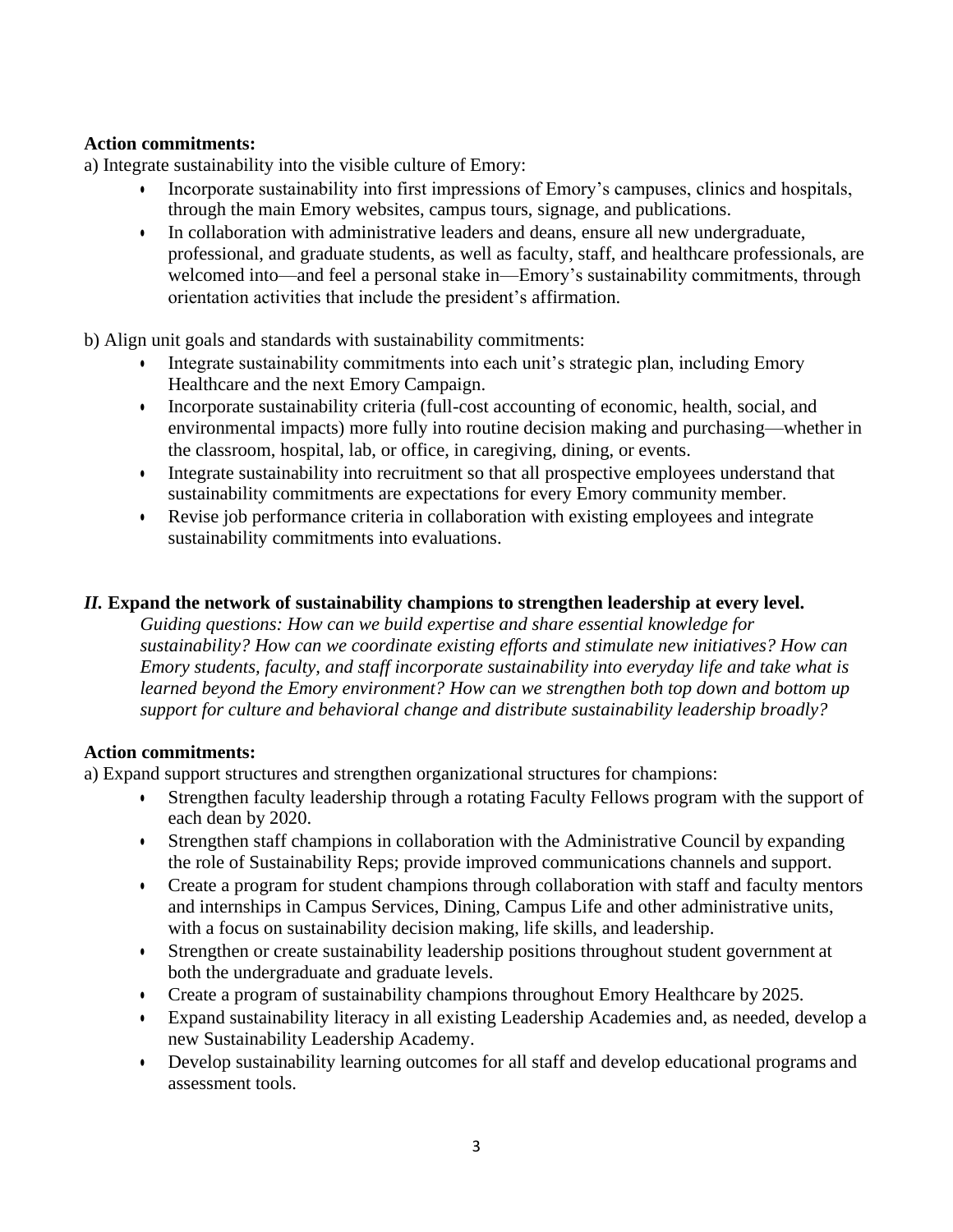- Partner with the Healthy Emory initiative to develop advocates for an inclusive approach to well-being and healthy living across Emory in keeping with the vision of "Healthy Emory, Healthy Planet."
- b) Through academic programs and degrees, prepare Emory graduates for sustainability leadership throughout their lives:
	- Integrate sustainability into academic programs, degrees, and experiential learning opportunities to assure universal sustainability literacy.
	- Expand curriculum initiatives through the Piedmont Project, Piedmont TATTO Fellowships, Oxford Institute, and others. Increase by 25% the number of sustainability-related courses taught across the university by 2025.
	- Develop tools for assessing student competencies across the domains of sustainability.
	- Link sustainability-related information needs across campus to academic projects through partnerships with operations personnel, the Quality Enhancement Plan, and the Institute for Quantitative Theory and Methods.
	- Support campus-based sustainability research activities with a data hub and interdisciplinary laboratory for action research projects by 2025.
	- Support start-ups for sustainability-related faculty interest groups, building on existing efforts in Environmental Health, Environmental Law, Climate Change, Food Studies, Religion and Ecology, and Global Health, among others.
	- Foster research on the health implications of sustainability policies and practices, such asthe impacts of green buildings.

c) Integrate sustainability into the life of the campus:

- Promote adoption of green office and green lab standards for all units.
- Infuse sustainability expectations and goals into residential education, including the first year experience, Greek life, and Emory Dining educational activities.
- Support student leadership at graduate and undergraduate levels to develop metrics of sustainability literacy for each program, residence hall, and Greek house.
- Develop sustainability literacy survey for all students and administer annually.
- Expand sustainability-related community service opportunities through Volunteer Emory and other groups, especially for graduate and professional students.
- Link programs with Office of Health Promotion to strengthen awareness of individual health of our students with global community and planetary health and well-being.
- Ensure sustainability commitments are met and communicated in summer conference and camp programs and events.
- d) Invest in the Office of Sustainability to achieve successful implementation of this plan; build capacity through secure central funding and adequate staff to ensure robust communications, innovative projects, creative problem-solving, and data analytics throughout the university and healthcare:
	- Allocate appropriate funding for staff and operations through a dedicated annual budget.
	- Refine sustainability metrics and expand publicity for Emory's sustainability progress.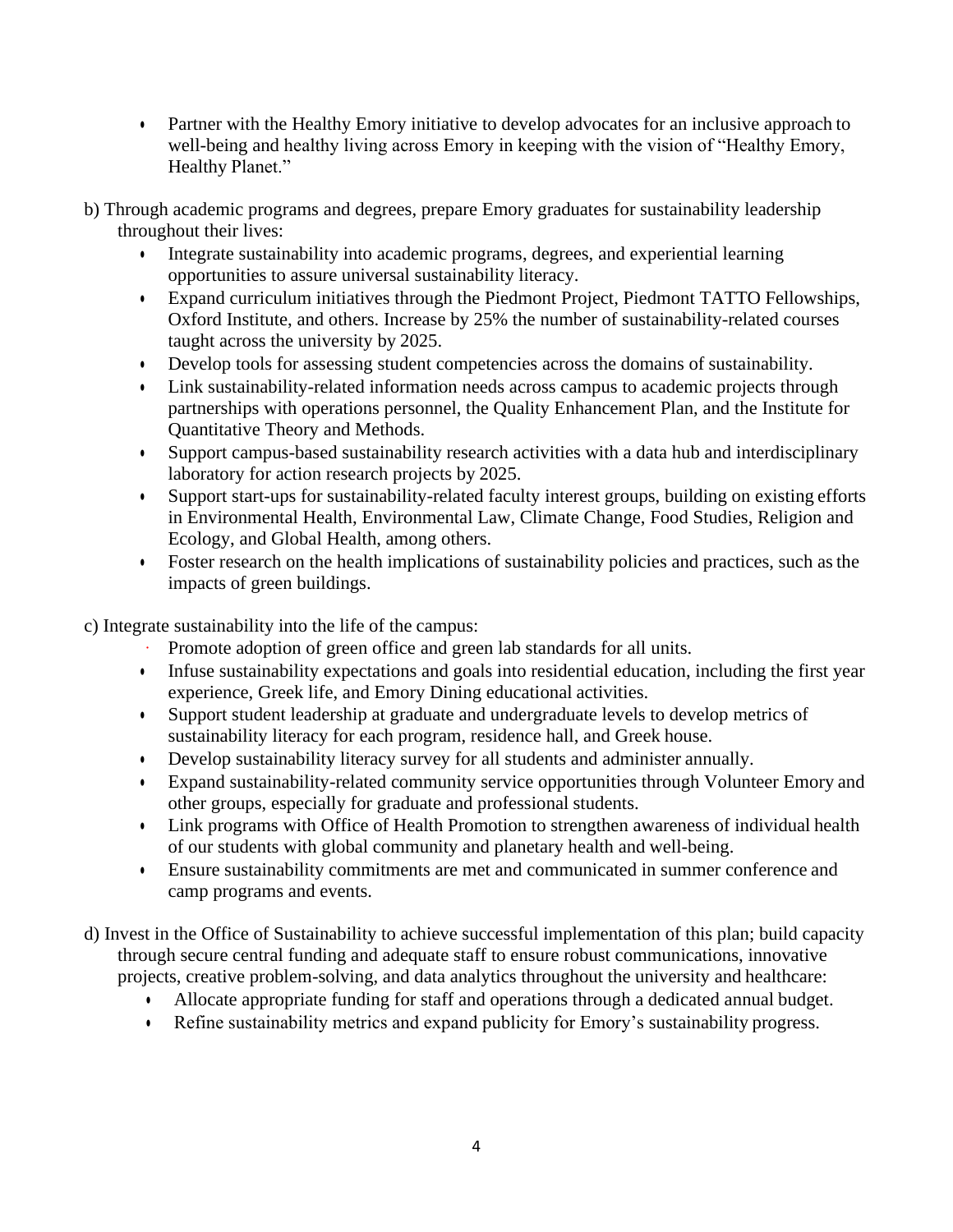## **III. Leverage Emory landscape, buildings, and operations to model sustainable choices**.

*Guiding questions: How can Emory architecture, physical plant operations, and broader ecosystem act as pedagogy for sustainability and make visible our commitments throughout the institution? How can daily life in this institution enhance the economic, social, and environmental aspects of sustainability?*

**Action commitments:** All goals use 2025 as a target date and 2015 as data baseline, unless otherwise noted.

a) Climate action:

- Update Emory's climate action goals based on latest science, aligning dates with international goals.
- Reduce Emory's total greenhouse gas emissions by 45% by 2030 and achieve net zero emissions by 2050, using 2010 levels as baseline.
- Revise greenhouse gas inventory to add sources of emissions from components of supply chain by 2030.
- Use carbon offsets, with preference for local projects with a social justice benefit, to reduce the impacts of Emory-purchased air travel.
- Invest in a portfolio of innovative greenhouse gas sequestration projects that provide resilience, research, teaching, and national leadership benefits to Emory.
- Emory University does not currently hold direct stock or bonds in public companies producing fossil fuels. Emory performs quarterly negative screening of its investment portfolio. Emory holds many investments in sustainable businesses and businesses with exemplary sustainability performance.
- b) Built environment:
	- All new construction on campus will be carbon neutral.<sup>3</sup>
	- Incorporate major building renovations into LEED silver commitment or higher.
	- Attain best practices for sustainable performance in building interiors.
	- When replacement is necessary, make all roofs cool, green and/or solar.
	- When acquiring new buildings, bring up to existing sustainability standards.
	- When constructing or renovating buildings, review space needs to consolidate offices and reduce building size.
	- Reduce university campus energy use per square foot by 50% and total energy use by 25%.
	- Reduce Emory Healthcare energy use by 25%.
	- Self-generate 10% of energy used on campus to replace fossil fuel sources.
	- Eliminate drinking water use for heating, cooling, toilet-flushing, and other non-potable uses, with a goal to reduce Emory water use by 50%.
	- In the new Emory Student Center (former DUC) or other appropriate innovative facility, incorporate regenerative architectural standards such as net zero impact and "living building" to educate campus community and visitors. Renovate and use iconic buildings on campus for sustainability education and outreach.
	- Create financial incentives for all operating units to conserve beyond existing goals, including a sustainability revolving fund.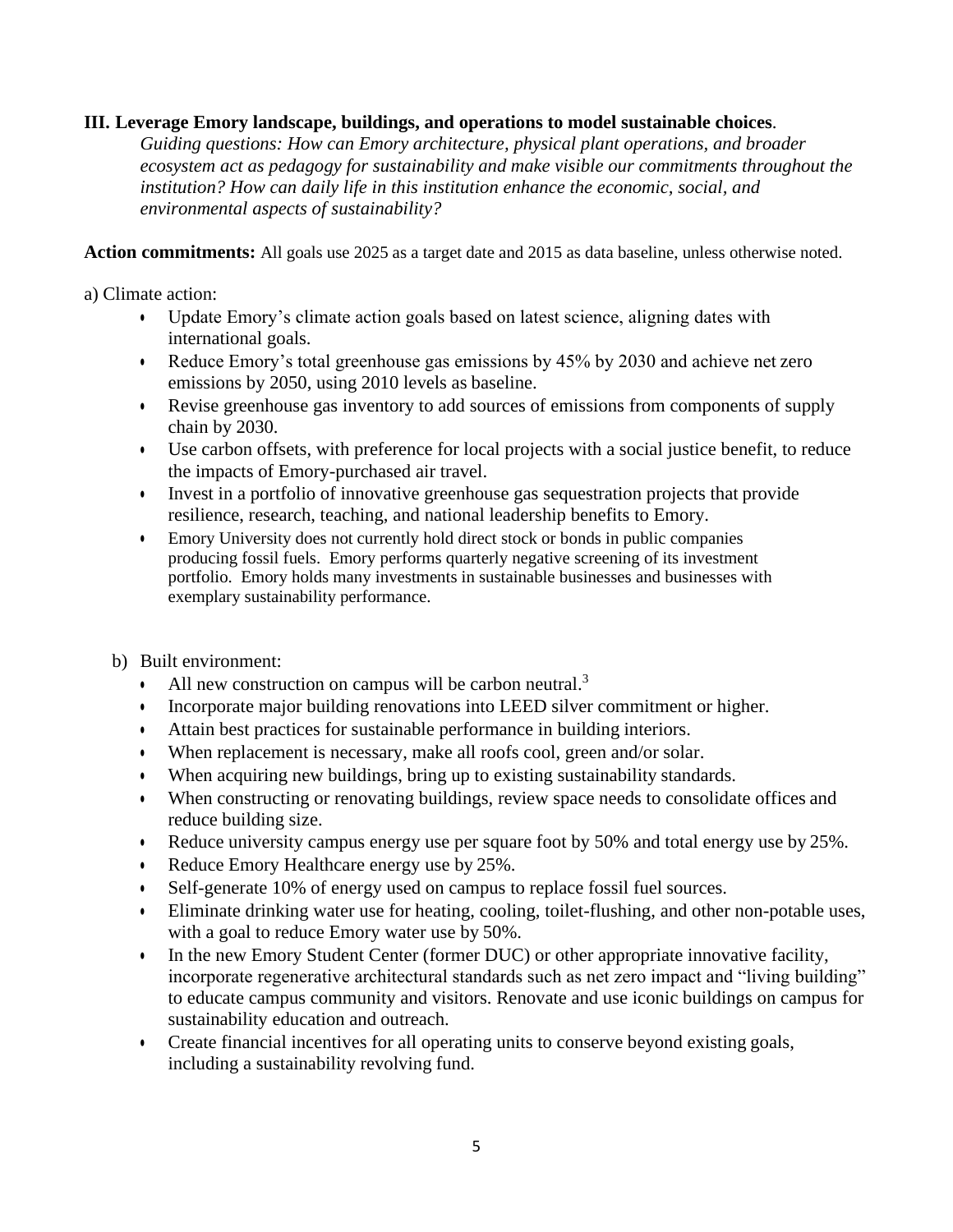# c) Waste:

- · On academic campuses, divert 95% of construction and non-construction waste (except regulated lab and medical waste) from municipal landfills.
- · On healthcare campuses, divert 37% of waste (except regulated lab and medical waste) to match best practice rate in healthcare).<sup>5</sup>
- Strengthen administrative mandates for recycling and composting throughout the university, healthcare, and related enterprises; eliminate all desk-side trashcans on academic campuses by 2020.
- Support culture change towards "reduce, repair, restore, and reuse" mentality and "cradle to cradle"<sup>6</sup> purchasing.
- All university events will be zero municipal landfill waste by 2025.
- All university functions will be plastic bottle free to the extent possible.

d) Transportation:

- Expand opportunities for safe biking and walking on all campuses and healthcare centers; explore possibility of an "Emory Greenbelt" biking and pedestrian path system.
- Develop bicycle and pedestrian master plan in cooperation with government agencies and neighborhood stakeholders to include dedicated bike and pedestrian lanes and trails and bike amenities.
- Support flexible workdays to reduce commute time, improve recruitment and retention, and support work/life balance; work with InfoTech, Human Resources, and other appropriate groups to ensure that all non-essential personnel are expected to telecommute at least one day per week by 2025 unless justified by supervisor.
- Improve air quality through enforcement of No Idling policy and other pollution prevention actions.
- Shift Emory University and Emory Healthcare vehicle fleet to meet national sustainable fleet certification standards.
- Extend incentives for sustainable commuting to students.
- Continue to expand transportation options for employees and students through bike share, Cliff Shuttle, and public transit to reduce single occupancy vehicle trips.
- Increase awareness of alternative transportation options among Emory healthcare patients and university visitors.

e) Campus ecosystem:

- Explore opportunities to enhance Emory's original vision of "a campus in a forest."
- Eliminate planting of invasive species on campus to foster healthy campus forests; remove invasive species in at least 25% of campus woods, while protecting fragile ecosystems.
- Shift from No Net Loss policy for forest canopy to Net Positive forest canopy policy.
- Enhance pedestrian shade by planting 200 new trees by Emory's  $200<sup>th</sup>$  anniversary.
- Revise and implement Stormwater Management Plan, including goals to reduce water runoff and enhance stream quality.
- Improve water quality, groundwater recharge, and greenspace through new or enhanced green infrastructure projects such as rain gardens, stream buffers, and bioswales.
- Reduce turf grass on Druid Hills and Oxford campuses by 15% and replace with biodiverse woodland and shrubbery areas, using drought-tolerant plant palette.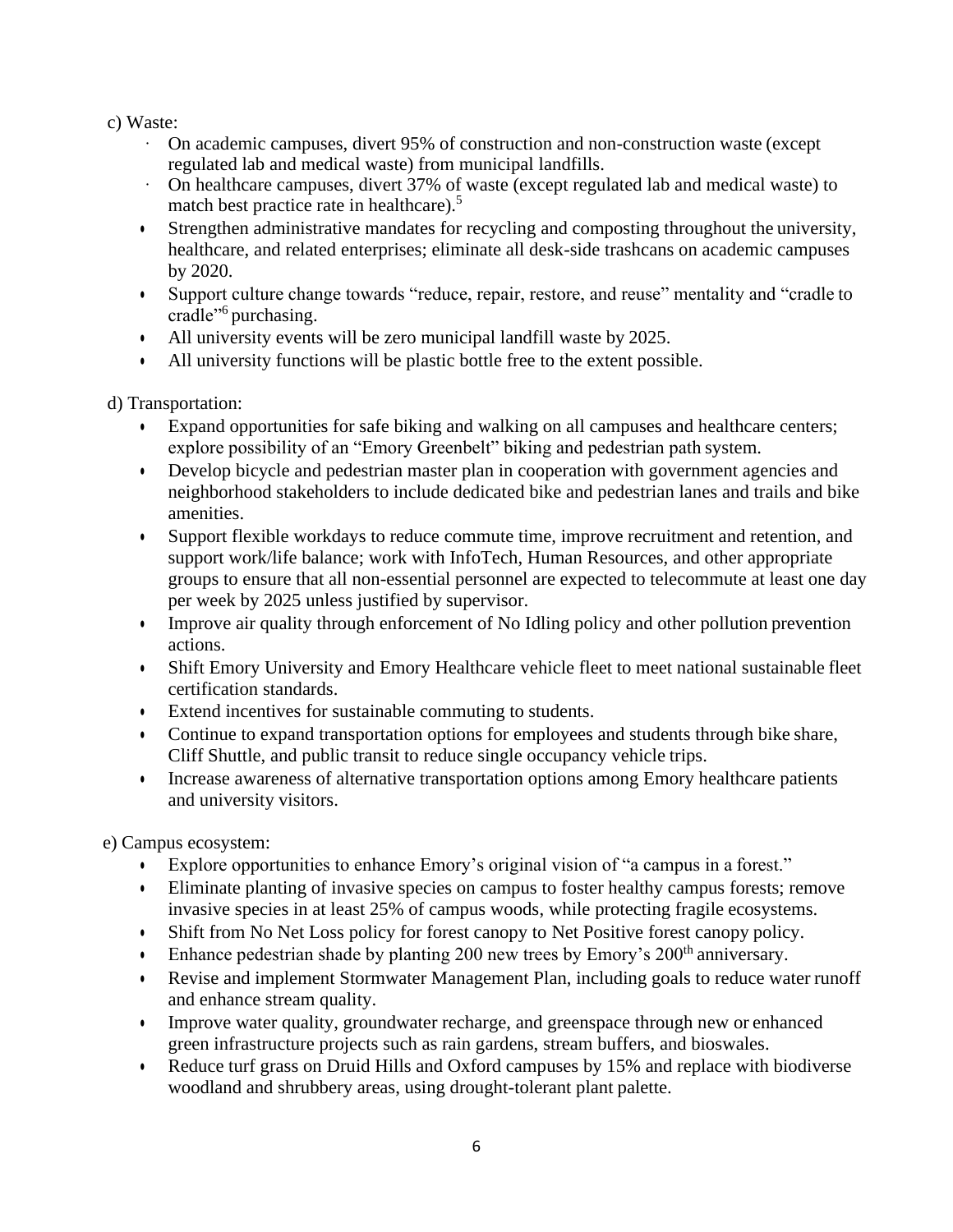• Transition to herbicide and pesticide alternatives safer to pollinators and people with the goal to reduce or eliminate their use.

f) Food:

- Expand sustainable food purchases (either locally grown or sustainably grown) in Emory Dining with a goal of 50% by 2020, and 75% by 2025. Update sustainability purchasing guidelines every three years, as necessary, and revise tracking systems.
- Continue to support the Oxford Organic Farm to provide produce for the Oxford campus, Emory farmers market, and campus and hospital cafeterias.
- Expand sustainable and local food purchases in catered events for all units.
- Expand urban food production and hands-on education through the Educational Garden Project and the Oxford Organic Farm to provide living/learning opportunities for undergraduate and graduate students.
- Expand sustainable and local food purchases in Emory Healthcare to 25% and establish tracking system to document future gains.
- Expand onsite educational gardens to include Emory Healthcare staff, faculty, and students.

g) Social dimensions of sustainability:

- Support and extend efforts for social equity and economic opportunity; connect sustainability strategic goals with recommendations of Class and Diversity Committee to enhance access for all students and staff, regardless of means, to the full benefits of the Emory experience.
- Promote universal design and continue progress towards disability awareness and accessibility for all buildings, campus transit systems, and Emory programs.
- Create intergenerational daycare centers at all campuses.
- Support linkage of "person, place, and planet" by extending partnerships with Healthy Emory and other entities to promote health-enhancing behaviors and personal flourishing.
- Develop campus-level resilience assessment and plan that addresses health, personal wellbeing, and climate adaptation concerns.
- Develop program of paid maternity and paternity leave for all Emory employees.

# **IV. Create strategic partnerships with local, national, and international institutions to build flourishing and resilient communities.**

*Guiding questions: Promoting a healthy, thriving, and resilient community is central to Emory's sustainability mission; how can we be sure our policies and standards will reflect these commitments? How can Emory expand its leverage through relationships with other entities? How can risk management strategies join with the other components of sustainability decisionmaking to inform our institutional choices? How can we share this courageous inquiry with our community partners?*

# **Action commitments:**

a)Identify and partner with other Atlanta institutions, national and international governmental organizations, nonprofits, and corporate partners to create more sustainable decision options for Emory students and employees and to enhance sustainability across the region:

• Expand rail and bus/shuttle service to campuses by MARTA, GRTA, and municipality of Oxford.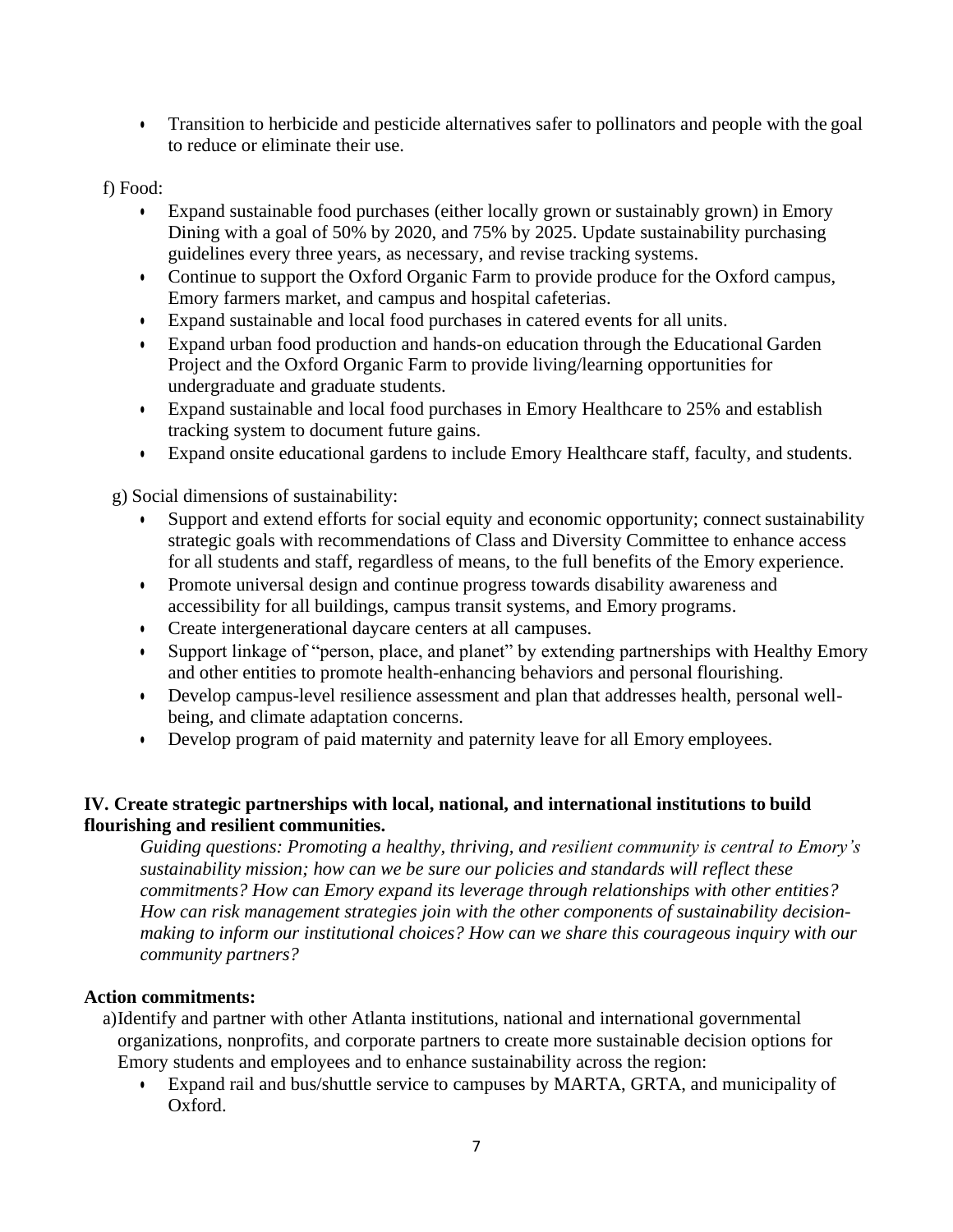- Expand fossil-fuel-free energy options through Georgia Power or other sources.
- In alliance with Atlanta partners, expand food security in metro area and resilience in selfprovisioning, for example by supporting the development of a food hub to aggregate, process, and preserve food from local and sustainable farmers.
- Support procurement of local products with a sustainability-focused business incubator.
- Expand awareness of healthy, sustainable behaviors among the populations served by Emory Healthcare through education and outreach (such as pharmaceutical take-back events, thermometer swaps, and information on proper medication disposal with prescriptions).
- Support sustainability-oriented efforts in Atlanta to expand pedestrian-friendly, bike-friendly, and accessible commercial/residential projects near campuses with price points appropriate to entry-level staff members.
- Share research and provide support to governments, nonprofits, and other entities on sustainability initiatives.
- Work with local municipalities and partners to develop a resilience assessment and plan for the greater Emory community that addresses health, personal well-being, and climate adaptation concerns.
- b) Support Purchasing and other Emory entities in building a coalition of distinguished leaders and corporations to enhance sustainability decision making in the national and Emory supply chains:
	- Identify priority areas for supply chain improvement and work with academic researchers, students, and vendors to identify best practices for sustainability.
	- Develop scorecards for "Emory preferred" practices and decisions which encourage full-cost accounting among vendors and contractors and integrate sustainability into selection criteria when awarding contracts.

### **Conclusion:**

This strategic vision seeks to strengthen and harmonize our institutional culture with sustainability commitments, expanding our individual capacities for courageous action and enhancing the effectiveness of our educational mission. We hope this plan will support creativity at every level of Emory—and generate unexpected synergies—while incorporating sustainability more integrally in our daily lives. As Emory graduates and employees, we will gain the knowledge, skills, and habits to address personal as well as community sustainability challenges throughout our lives. These next ten years offer opportunities for new leadership, as sustainability principles are embedded in the policies that emerge from the decisions, information, champions, structures, and partnerships outlined here. We seek to build on the pioneering work of the previous decade, making sustainability ever more deeply a part of who we are as an institution.

#### **Sustainability Visioning Committee Members † (2019-20 review committee members \*)**:

**†**Steve Bowen, Dean and CEO, Oxford College; Kenan Professor, Biology (now emeritus) **†**Christian Bowers, former College student, Environmental Sciences and Economics (now Ernst & Young) \*Tjuan Dogan, Assistant Vice President, Social Impact Innovation

- **†**\*Ioulia Fenton, Laney Graduate School, Anthropology, & President, Graduate Sustainability Group (now instructor, Anthropology)
- **†**\*Dave Furhman, Senior Director, Emory Dining (now Finance, Administration, and Operations)
- \*Mindy Goldstein, Clinical Professor of Law and Director, Turner Environmental Law Clinic
- \*Melissa Hage, Assistant Professor, Environmental Science, Oxford